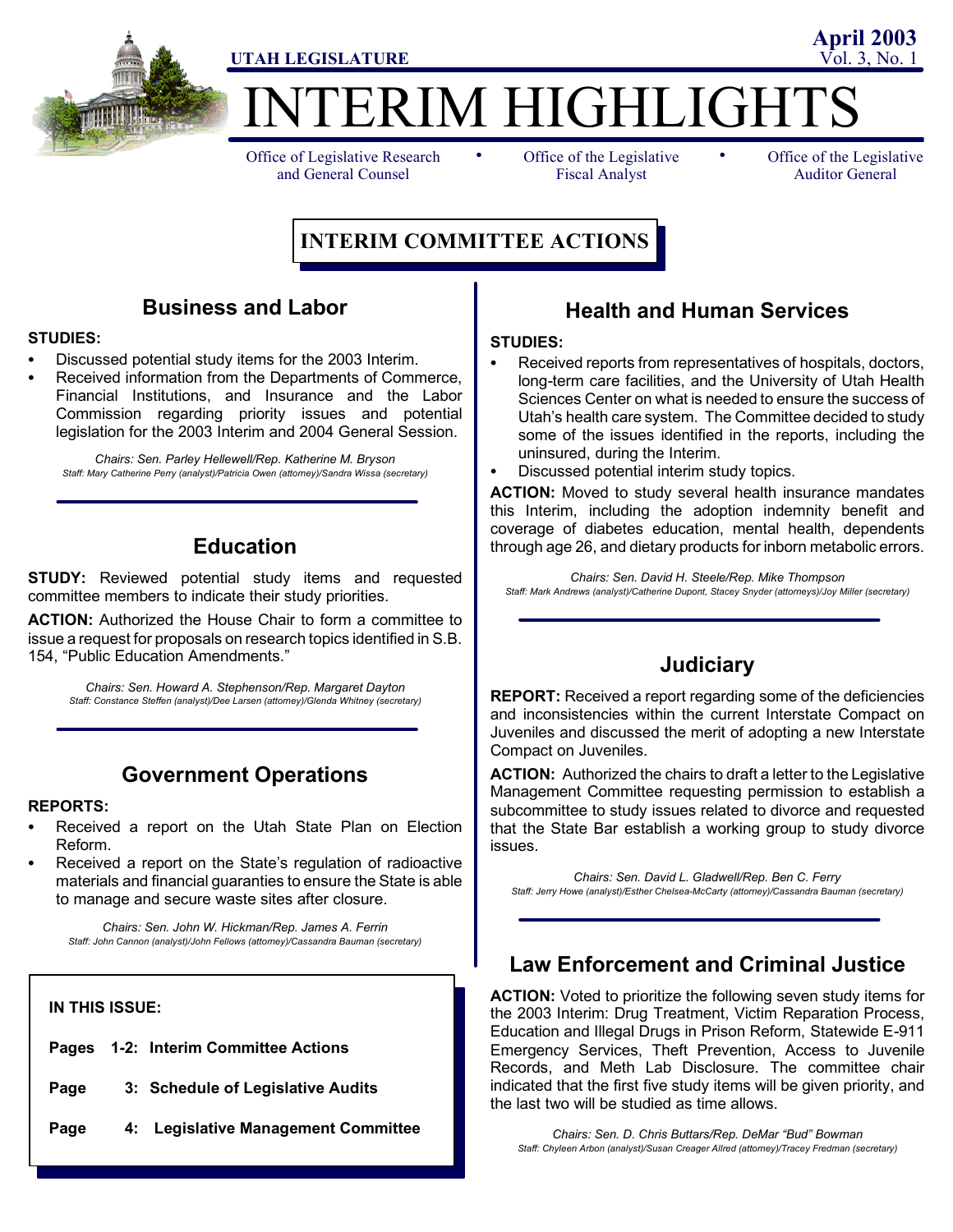# **Natural Resources, Agriculture, and Environment**

**STUDY:** Received a report from the Department of Agriculture and Food (DAF) on the detection of Chronic Wasting Disease (CWD) in a buck mule deer near Vernal. DAF discussed efforts to monitor and control the spread of CWD in Utah.

**REPORT:** Received a report from the Natural Resources Conservation Service on current precipitation, snowpack, and runoff conditions in Utah. The Division of Water Resources discussed water conservation plans, and the Department of Agriculture and Food discussed agricultural impacts of the drought.

> *Chairs: Sen. Beverly Evans/Rep. Craig W. Buttars Staff: Brian Allred (analyst)/Jeanenne Larson (attorney)/Joy Miller (secretary)*

# **Political Subdivisions**

#### **STUDIES:**

- Received an overview of political subdivisions.
- Received information on eminent domain issues outlined by the State Private Property Ombudsman.

**ACTION:** Voted to request permission of the Legislative Management Committee to recreate the Special Districts Subcommittee to continue the rewrite of Title 17A, Special Districts.

> *Chairs: Sen. Carlene M. Walker/Rep. Kory M. Holdaway Staff: Joseph Wade (analyst)/Robert Rees (attorney)/Wendy Bangerter (secretary)*

# **Public Utilities and Technology**

#### **STUDIES:**

- Held a public hearing to discuss the issue of how Public Service Commissions are organized and whether commissioners should be appointed or elected.
- Received a report on potential study items assigned by the Legislative Management Committee. The assigned items were prioritized by committee members for use by the chairs in setting this year's interim agendas.

**REPORT:** Received a report on utility and technology legislation that was considered in the 2003 General Session.

> *Chairs: Sen. Leonard M. Blackham/Rep. Stephen H. Urquhart Staff: Richard North (analyst)/Thad LeVar (attorney)/Jennifer Markham (secretary)*

**STUDY:** Received an overview of the Streamlined Sales Tax Project. The Committee was informed that five states, in addition to Utah, have enacted legislation that conforms to the Streamlined Sales Tax Project model agreement. An outline of study requirements related to this topic was also presented.

**Revenue and Taxation**

#### **REPORTS:**

- Received a report from the Utah State Tax Commission on tax collection trends for the first three quarters of fiscal year 2002-2003. Combined General Fund and Uniform School Fund collections are approximately \$20 million above the consensus forecast. However, final individual income tax payments are still being processed and final collections may be closer to the forecast.
- Received a report on the organization, duties, and functions of the Utah State Tax Commission and toured its operations.

*Chairs: Sen. Curtis S. Bramble/Rep. Wayne A. Harper Staff: Bryant Howe (analyst)/Rebecca Rockwell (attorney)/Sandra Wissa (secretary)*

## **Transportation**

#### **STUDIES:**

- Received an update on the Centennial Highway Fund Program and the State Transportation Improvement Program. The originally planned funding for the ten-year Centennial Highway Fund Program has been reduced by \$581 million over the life of the program.
- Received a presentation on the advantages and disadvantages of studded snow tires on highways.
- Received a presentation indicating that federal approval is required for Utah to allow a person to purchase a permit to use the HOV lanes in Utah. Current Utah provisions allowing clean fueled vehicles in the HOV lanes may have to be reconciled with federal law which allows inherently low-emissions vehicles in the HOV lanes.

*Chairs: Sen. Dan R. Eastman/Rep. Joseph G. Murray Staff: Benjamin Christensen (analyst)/Shannon Halverson (attorney)/Jennifer Markham (secretary)*

### **Workforce Services & Community and Economic Development**

**STUDY:** Reviewed study items from the Master Study Resolution and discussed priorities for the 2003 Interim.

#### **REPORTS:**

- Received a report regarding action on legislation related to the Committee during the 2003 General Session.
- Received reports from the Department of Workforce Services and the Department of Community and Economic Development regarding departmental responsibilities and emerging issues for the 2003 Interim.
- Received an update from the Department of Workforce Services on the status and progress of the federal Temporary Assistance for Needy Families (TANF) reauthorization.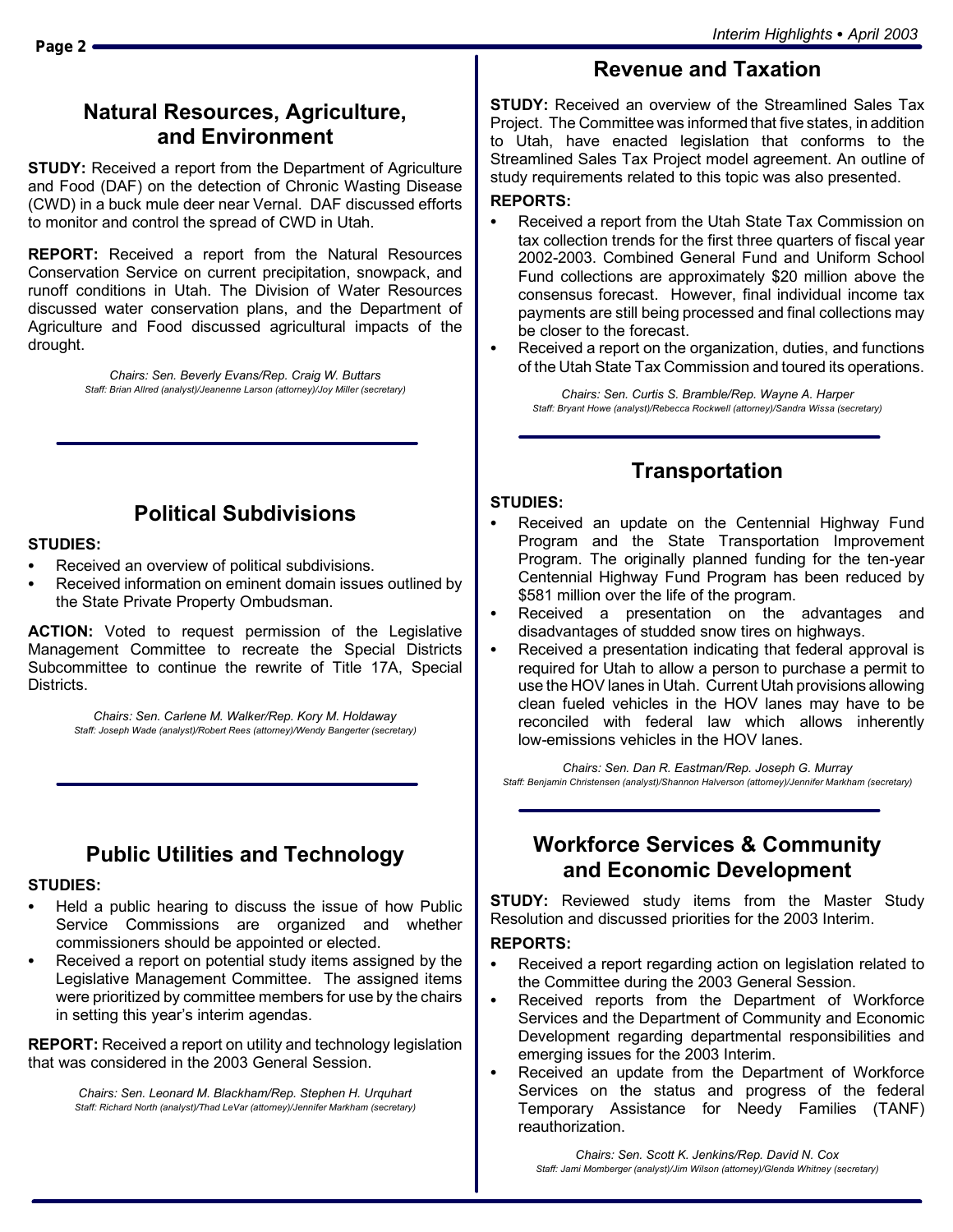# **SCHEDULE OF LEGISLATIVE AUDITS**

*Office of the Legislative Auditor General*

# **Reports Recently Released**

| <b>Audit Name</b>                                   | Date Released |
|-----------------------------------------------------|---------------|
| Possible Conflicts of Interest at Retirement Office | February 2003 |
| <b>UTAX Project</b>                                 | February 2003 |
| University Hospital Fund Balances                   | February 2003 |

*If you would like a full copy of these recently released reports, please call (801) 538--1033, or visit our website at: http://www.le.state.ut.us/audit/olag.htm.*

## **Current Audits**

| <b>Audits in Process</b>                                 | Estimated<br><b>Completion Date*</b> |
|----------------------------------------------------------|--------------------------------------|
| Investment Practices of the<br><b>Retirement Systems</b> | April 22, 2003                       |
| <b>High School Activities Association</b>                | <b>April 2003</b>                    |
| <b>Tax Commission Waivers</b>                            | <b>April 2003</b>                    |
| <b>Tax Commission Collections</b>                        | May 2003                             |
| Division of Information Technology                       | May 2003                             |
| Local Mental Health System                               | May 2003                             |
| Public Employees Health Plan                             | June 2003.                           |
| Judicial Conduct Commission                              | August 2003                          |
| Administrative Office of Courts                          | October 2003                         |
| Schools of Deaf and Blind                                | November 2003                        |
| Textbook Monitoring                                      | November 2003                        |

\*The audit completion date is only tentative and may change based on the conditions found by the audit teams.

## **Future Audits**

| <b>New Audits Approved</b>                                 |
|------------------------------------------------------------|
| University of Utah Medical School Follow-up                |
| Motor Vehicles Division                                    |
| <b>Property Tax Exemptions</b>                             |
| Temporary Assistance for Needy Families (TANF)<br>Grants   |
| Use of Technology in Education                             |
| <b>Weber/Davis Canal Company</b>                           |
| Utah Performance Assessment System for Students<br>(UPASS) |
| <b>School Closure Procedures</b>                           |
| Legacy Highway                                             |
| Decentralization of State Office of Education              |

The Legislative Audit Subcommittee has approved the audits listed above which will be assigned as staff become available.